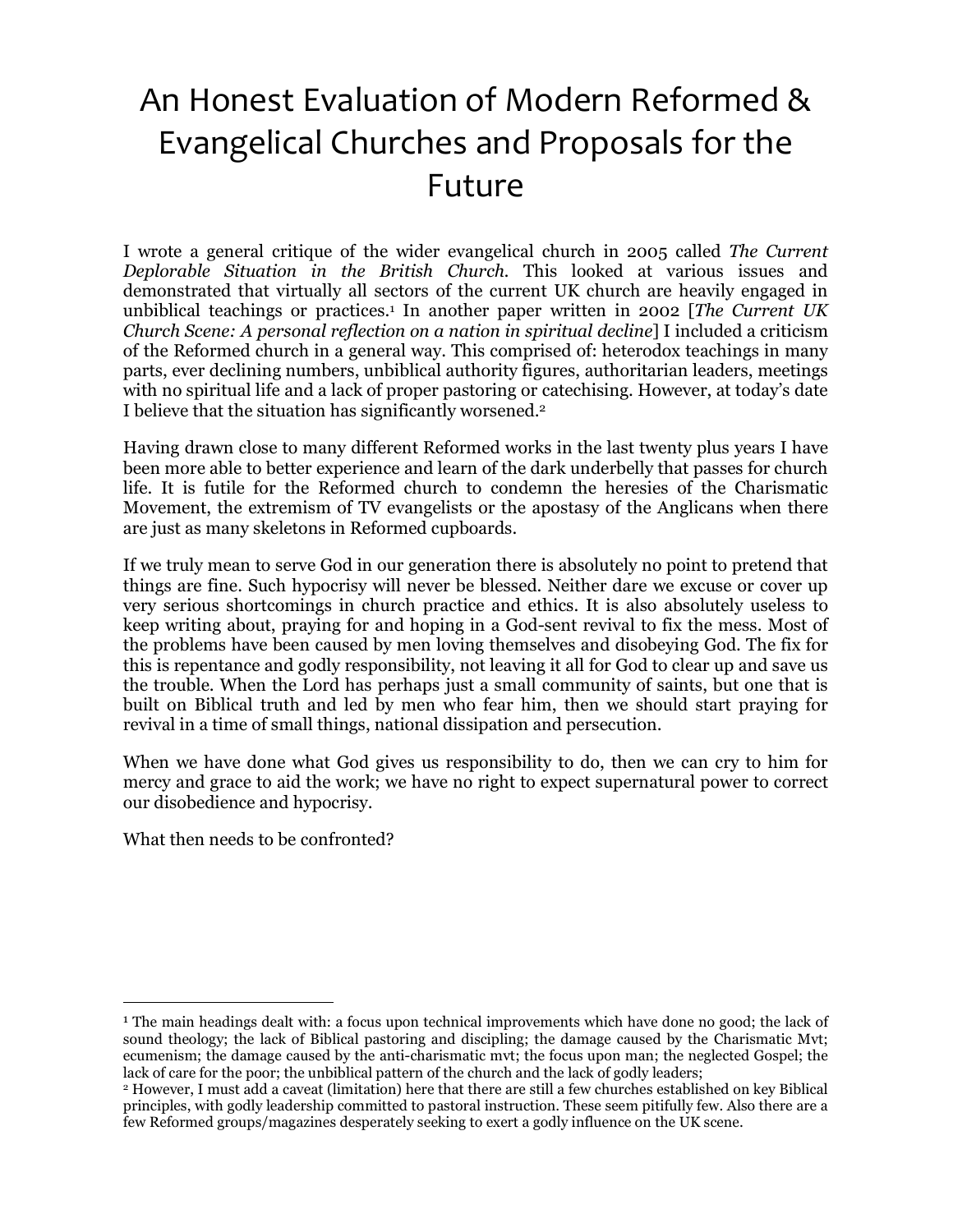Most churches are suffering a huge loss of members; this would not be happening if churches were working Biblically. It is now commonplace that Reformed churches have only a handful of old ladies in the congregation. I have heard of once significant Reformed Baptist churches that have a congregation of three. Historic denominations have been losing large numbers for many years, but despite apparent success over the last few decades, Charismatic and Pentecostal churches are also suffering a bleeding of members. Some Black Pentecostal churches in London and other large cities have grown, but this is often through immigration not actual evangelistic growth. To get an idea of how bad things are, I will give some examples.

Studies by Elaine Bolitho,3 regarding the diminishing numbers in New Zealand's Baptist churches, show that between 1989 and 1996, 10,118 members were lost without any record. For every 100 new members 108 left with none being accounted for by dying or moving to another church. In my experience this is fairly typical of most churches in the UK, with some churches experiencing a much worse figure. These figures show substantial increases in the numbers of people leaving today than in previous history. Pentecostal churches in New Zealand, despite an apparent dramatic growth, reveal that a steady 10% leave by the back door each year.<sup>4</sup>

Studies by George Barna and others in the US and Peter Brierley's census statistics of UK churches corroborate this generally declining pattern. In America 3,000 churches vanish every year and 2.7 million church members fall into inactivity (i.e. leave the church). From 1990 to 2000, the combined membership of all Protestant denominations in the USA declined by almost 5 million members (9.5%), while the US population increased by 24 million (11%).<sup>5</sup>

At one point a few years ago the UK churches were losing 2,000 people every week. Peter Brierley's '*Church attendance in England 1980-2005*' shows that most denominations are in considerable decline. Although the Anglican, Methodist, United Reformed and Roman Catholic churches have suffered the worst decline, the other churches are faring little better. Baptists have lost over 32,000 (11%) while Independents have lost nearly 50,000 (20.3%). Catholics lost nearly 1.2 million, even before the paedophile scandals.

However, New Churches (Charismatic Restorationist) and Pentecostal Churches have increased, which is to be expected as people moved from institutional churches to them; this is not real growth but relocation. Also, many of them only appeared around 1980 when these figures begin; they could only increase from that time. Their decline has only begun in the last few years and is yet to be evaluated; my gut feeling is that New Churches are in slight decline since 2005, traditional Pentecostal churches are in considerable decline while Black Pentecostal churches are in slight growth. Regarding the general decline of British church attendance, some statisticians prophesy the eradication of evangelical Christianity within fifty years at this rate because evangelism is failing. Sheep stealing will not enable Charismatic churches to grow forever.

The table below gives the actual figures for 'evangelical' churches:

 $\ddot{\phantom{a}}$ 

<sup>3</sup> Bolitho, E.E. *Hole in the Bucket*. Seminar to Auckland, Waikato and Bay of Plenty Baptist leaders, October 1997 (Auckland).

<sup>4</sup> Taylor L. "Denominational Growth" in Patrick B. (ed), *New Vision New Zealand Vol II*, Auckland, Vision New Zealand, (1997), p69.

<sup>5</sup> Dr. Richard J. Krejcir; *Statistics and Reasons for Church Decline*. Francis A. Schaeffer Institute of Church Leadership Development.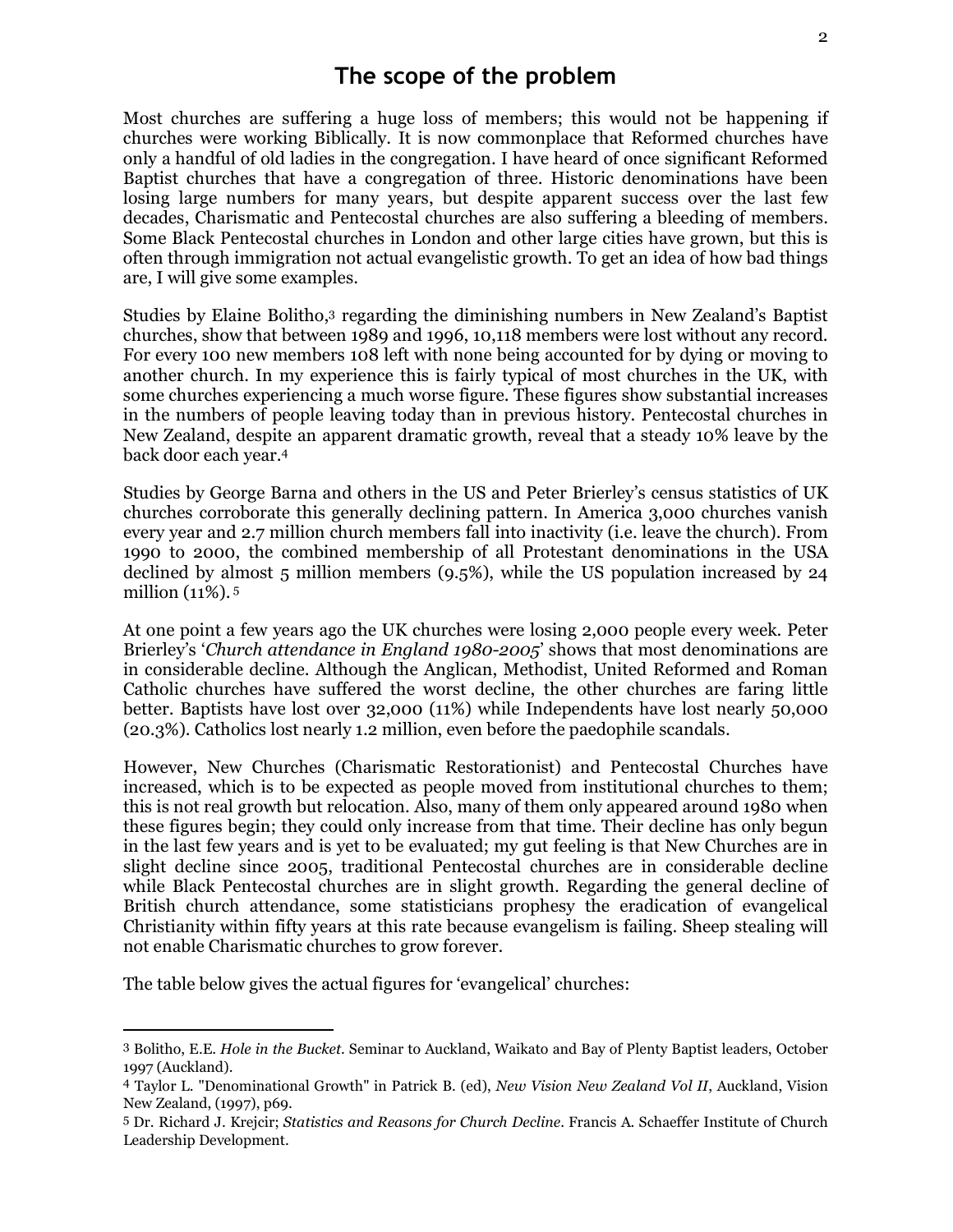| <b>Church denomination</b> | 1980    | 2005    |
|----------------------------|---------|---------|
| <b>Baptist</b>             | 286.900 | 254.800 |
| Independent                | 239,200 | 190,500 |
| New Churches               | 75.000  | 183.600 |
| Pentecostal                | 221.100 | 287.600 |

Congregational churches, that once had John Owen and Thomas Goodwin as champions, have been absorbed. Brethren churches have become virtually extinct in the UK already, with Methodist churches fast approaching the same fate. There are hardly any historic Presbyterian churches left in the UK outside Scotland and Northern Ireland (in fact they do not appear in the census statistics at all). Particular Baptists are a tiny and dwindling denomination while Grace Baptists, though larger, are also diminishing. The Baptist Union has long sold its soul to liberalism and modernism, whilst the Reform evangelical party within Anglicanism limps alongside the burgeoning liberal, even anti-Christian, party that dominates it. How Christians can formally support such an apostate denomination is a mystery to me; they should have all left in horror many years ago. Martyn Lloyd-Jones called for them to resign in the mid-60s; things are much worse now. In some towns, such as Bradford, Christians are outnumbered by Muslims two to one and Anglican churches have been scrapped.

Although the mainline evangelical churches are suffering, the big Charismatic churches in the UK actually suggest a historic decline larger than other churches not picked up in statistics. Thousands of people joined them in recent decades and yet their congregations have remained fairly stable. The national increase is in the appearance of new churches; the existing large churches are hardly any bigger at all, or slightly smaller. This means that most of those thousands were lost out of the back door; indeed many church plants collapsed. Though they have large churches, the Charismatic Movement, in the main, bleeds many more people; there is a constant stream of people coming in and going out and this loss rarely gets measured.

For instance in Brighton, the main Charismatic churches around in 1980 have remained stable for the last couple of decades but several new Charismatic churches have opened up in the town, thus giving a statistical impression of increase. The membership of these churches is largely dominated by the huge student population in the town (in excess of 30,000) and thus the membership is volatile. In practice many young people attend several of these churches, flitting like butterflies between them, and numbers could easily be double-counted in a census. The largest Charismatic church has literally had thousands of people pass through its doors and yet is no larger than it was in the early 90s. It may have a current membership of several hundred, but it has certainly lost thousands in two decades. This huge loss is proof of decline more than the several hundred is proof of success.

It is a myth that the people leaving are those on the fringes of church life or young aimless folk. Many people who have left the church were mature people, often families, who had become terribly disenchanted. They had previously been very committed people, but left thoroughly disillusioned. Two of my best friends are a husband and wife who were pillars in the largest UK Charismatic church for over 30 years. They left a few years ago, absolutely disenchanted, and even angry, at abuses. These people were very committed to the church for decades, and very active in serving the church sacrificially. They now condemn the church as apostate.

There has been one useful survey of lost members. A study of church leavers from Pentecostal and Charismatic churches in New Zealand<sup>6</sup> found that they were

 $\ddot{\phantom{a}}$ 6 *Ten Myths About Church Leavers*, Alan Jaimieson. www.ntrf.org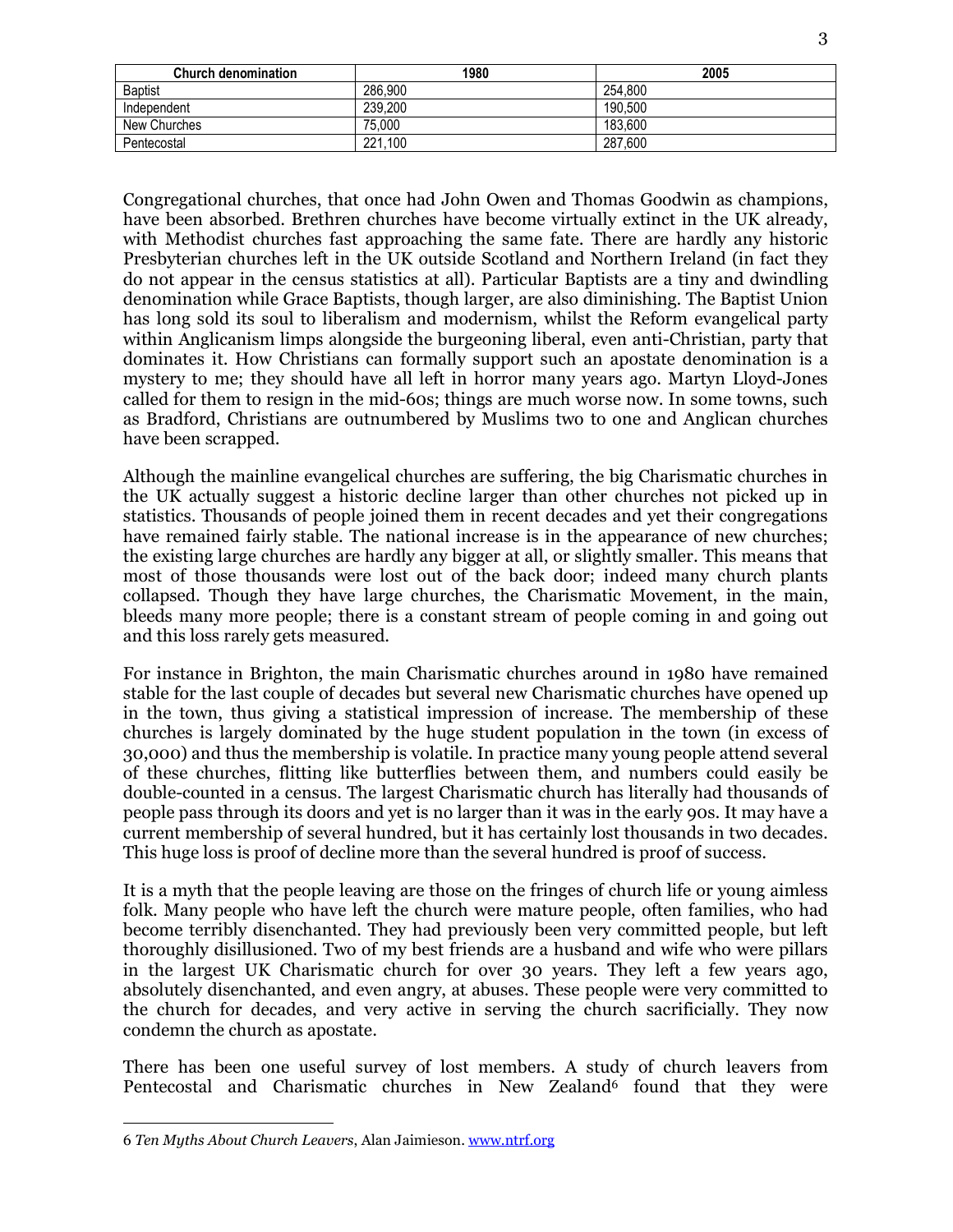predominantly middle aged (70% were between 35-45 years) who had been active in their respective churches as adults for more than 15 years. 80% of them had children but nevertheless chose to leave the church, with their children. 28% had church backgrounds as children (i.e. attended children's and youth programmes). 40% came from nominal church backgrounds (and attended some church-based children's programmes). 30% of the leavers had no church background at all. 94% had been involved in leadership positions in their churches and 40% had been involved for at least a year in a paid capacity.

These people did not lose their faith but were very committed to the cause of Christ. However, they have lost their faith in men and organisations. Something is very wrong!

#### **Growth of other works**

It is not good enough for church leaders to just dismiss this decline as typical of the times we live in, post-permissive society religious apathy and so on. Other works are growing as the church declines.

For many years the fastest growing religious movement has been paganism. What was once considered as obsolete and dead, from the Victorian Age to the 1950s, is now very much alive. Many large towns have shops dedicated to witchcraft, even sleepy, dull, retirement towns like Worthing. There are many active Wicca covens and various other sorts of nature religion. Clairvoyants, astrologers and fortune-tellers are more popular than ever and many people attempt their own divination through a variety of methods, such as the I-Ching, Numerology, Palmistry and Tarot cards.

The sects are also growing. JWs and particularly Mormons and Scientology are growing quite fast due to their aggressive and persistent proselytising methods. But the biggest faith growth in the UK at this point in time is probably Islam. In some parts of the UK more people go to a Mosque on Friday than go to church on Sunday already, and the spurt of growth is predicted to increase. Much of this is due to massive immigration in the last decade. In addition, there are increasing numbers of Sikhs and Hindus. A dedicated Hindu temple (as opposed to a meeting in a rented room) was once a rarity in the UK, probably only appearing in London, but now they are spreading. There is even one in a suburb of Brighton & Hove, which only has a population of 300,000 or so and relatively few immigrants from India.

People are not becoming less religious, indeed the fact of postmodernism suggests otherwise; people are being turned off Christianity. In my view this is not because churches are dogmatic, but because churches have watered down their faith and compromised the truth. People want dogmatic certainty, and so they go to sects and cults that claim it for themselves. The churches made a big mistake in pandering to the wicked and dumbingdown the Gospel message.

In this paper I want to concentrate particularly upon the problems within Reformed and evangelical churches in Britain, having exposed the problems in Charismatic and Pentecostal churches in several other papers.

## **General church problems**

#### **Large churches**

Churches with a very large congregation always lead to the majority of people feeling depersonalised. Very few godly Christians actually like large churches; even the untaught know deep inside that this method is unbiblical; although they cannot articulate Biblical teaching they feel deep in their gut that this isn't right. An individual in a large congregation can easily feel that no one cares about them and that they are a small cog in a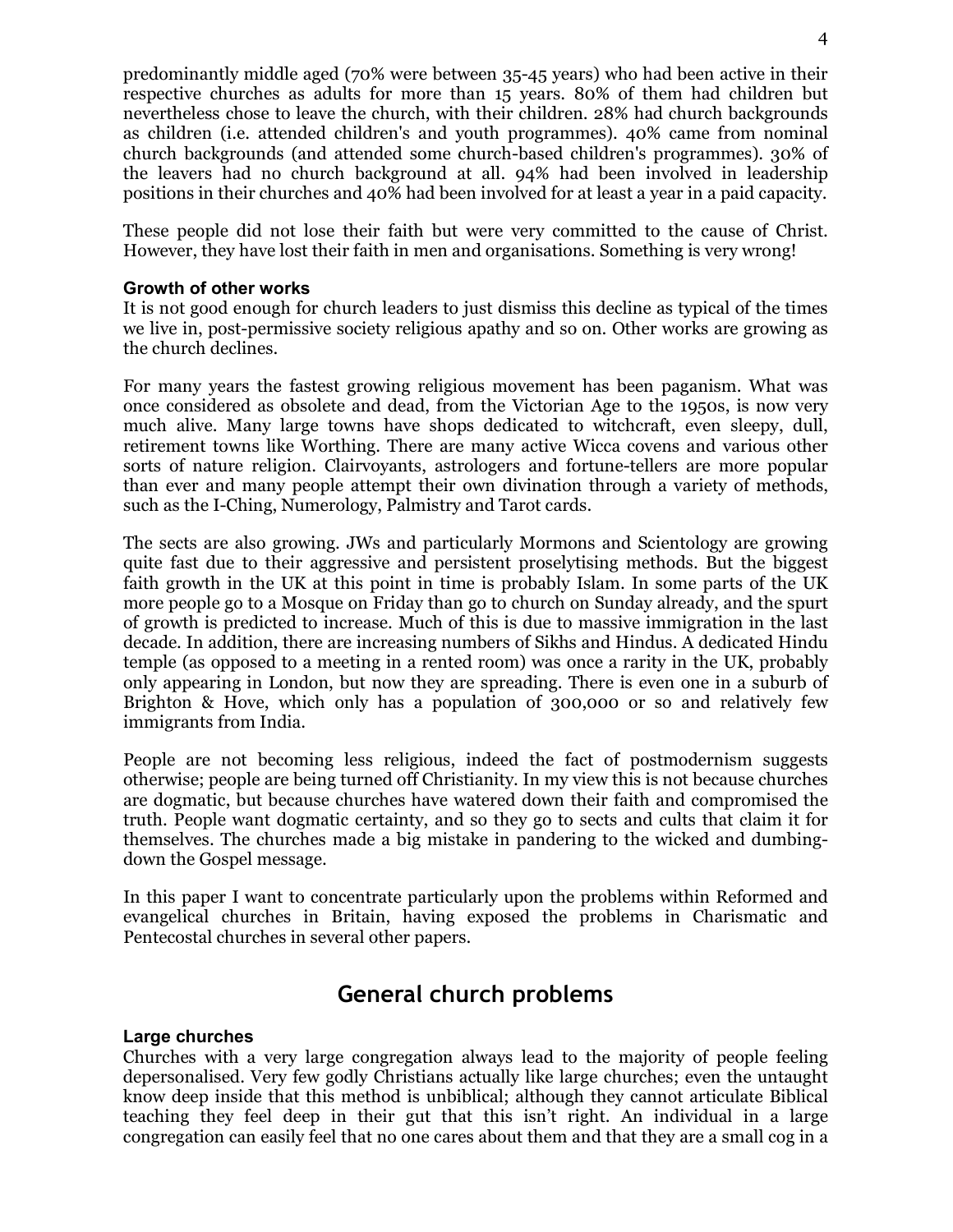big machine. Furthermore, they feel that they have no input into the decision-making processes of the church, because they don't. They feel that only those in leadership have any say and they have little purpose.

In such churches there are few or no opportunities for members to discuss important local or personal issues. Advice from a leader necessitates making an appointment via the website and this puts people off seeking counsel unless the issue is extremely important. There is no sense of family, informality and no open access to leaders. Any question that is seen as upsetting the status quo, or questioning leadership strategy, is met by a closed door or worse. Indeed, some large churches are so callous that they actually expect people to leave if they don't like the way it works. The idea of leaders going after lost sheep is entirely lost upon them.

Another serious problem with large churches is that the financial needs are always great – funding large buildings and maintenance programmes, a multi-tiered leadership and so on. This leads to continual demands for money to keep things going as well as pushing for a high level of tithing sent straight to the church treasurer. In this situation members often feel that they are mere tithing-units, pumped dry to keep a big machine oiled. The church becomes one big organisation of strategies, programmes, bureaucracy, demands and reorganisations; in other words it becomes just like a business corporation and so unlike the simplicity that is found in the teaching of Christ.

Now while this is a symptom of many Charismatic churches, it is also applicable to a number of Reformed works. There is a famous Reformed church in California that has a membership of 3,000+ people. It is impossible for such a large church to be able to manifest genuine Biblical church life, which requires intimacy, openness, friendship and mutual edification in a small group. As members become wiser regarding the Bible, they begin to see the contradiction between NT teaching on meeting together, structure and leadership and they eventually leave, feeling that they have wasted years of their lives.

#### **Unbiblical meetings**

Though Reformed churches are less guilty in this than Charismatic ones, still there are many that have developed a host of unbiblical meetings. The Bible knows of only one chief meeting – the family gathered together on Sunday to break bread and edify one another. There is no indication of a morning and an evening meeting, but one long meeting that follows a communal meal, usually in the afternoon / early evening (Acts 20:7). Depending upon the need of the church, there may be another meeting to specifically study doctrine when required (Acts 20:20) and there may also be prayer meetings to deal with specific issues as necessary (Acts 12:12).

However, today we have a host of meetings that have no Biblical provenance: children's' meetings, teenager's meetings, Gospel meetings, healing meetings, administrative meetings, Sunday schools, men's meetings, women's meetings, celebrations, regional gatherings etc. These arise from the church being organised wrongly in the first place where people's needs fail to be met. Where the church meets Biblically in a home under fatherly eldership, focused on the Lord's Supper in real fellowship these extra-Biblical meetings become redundant; people receive all they need in the main meeting because it is a family gathering.

#### **Church splits**

One church leader said that the average Christian will go through three church splits in their lifetime. I have seen more than that in the last 40 years. Splits always cause a great deal of hurt and sometimes even lead to the fragmentation of families. The Toronto Experience alone caused many church splits with the resultant damage in multitudes of families up and down the country.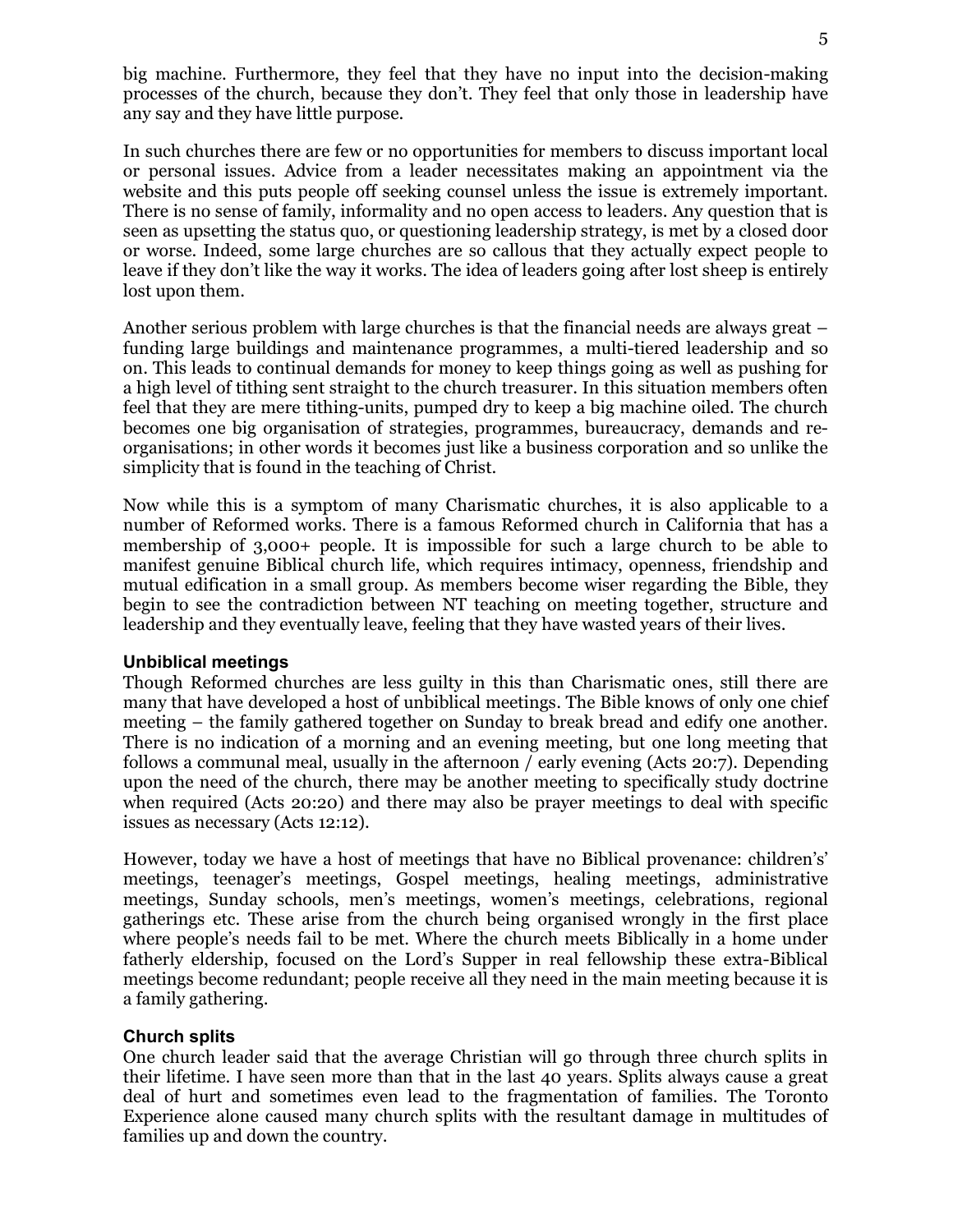#### **Preaching centres**

Many Reformed churches, even famous ones, are little more than preaching centres based upon a single man. There is virtually no fellowship, no intimacy, no friendship, no participation and sometimes they don't even break bread from one month to the next. These places are not churches by definition; they are academies. These places may produce great ministry, but they are not churches.

Many Reformed UK pastors model themselves on the powerful preacher Martyn Lloyd-Jones but this is a great mistake. As pastor of Westminster Chapel, Lloyd-Jones established a popular preaching ministry that many people came to hear, even though they were not actually members of the church. That Lloyd-Jones helped very many people is beyond dispute, but he himself recognised that the chapel was not a functioning church. In fact, he told the local Baptist pastor that he was the minister for the locality and Westminster Chapel financially supported Westminster Baptist Church. When Lloyd-Jones died the church gradually slid into decline because it was based upon a man. The following pastor had some success for a while but he did not have the gifts or orthodoxy of Lloyd-Jones. Gradually many left the church demoralised and when Charismatic errors were later introduced many left scandalised. Today it is a shadow of its former self where the few members attend the local Anglican church in the evening.

Churches cannot succeed just on the basis of the powerful ministry of one man. They may appear to succeed, being popular, but they are not doing the congregation any spiritual good. The local church is the sum of all its people, and all are required to be functioning in their gift. The reality is that preaching centres are places where the congregation is focused upon a man and not Christ. This is humanism rather than Christianity and it is a recipe for disaster.

#### **Neglect of the poor**

The godly must always look to the needs of the poor. <sup>7</sup> While the priority must be given to the needy in the church (Gal 6:10), our local neighbours should be assisted, whoever they are. The modern church has singularly ignored this requirement of the faith. In many cases the member's money is diverted to fund unbiblical items, such as buildings and unbiblical leadership salaries, and there is no money left. In fact the modern church is not just ignoring the poor, but giving to charitable organisations and missionaries is much diminished and some are closing down. However, a bigger scandal is where the poor within a given church are ignored while leaders are affluent. This is a basic sin which the apostle James castigates in his letter.

#### **Focus on instrumental music**

**-**

This used to be more of a problem in Charismatic circles, but many Reformed churches are copying Charismatic practices in the hope of attracting more people. Consequently they have begun to develop small bands or augment simple piano playing with additional instruments. That this is a wrong direction is demonstrated by the simple fact that the apostles don't encourage any instrumental music and never mention it as being a part of the church's worship at all.

Some instruments began to creep into some eastern churches as a result of pagan influences and these were initially condemned by the church fathers. In fact, it was not until the 12th century that musical instruments became widespread throughout the Catholic Church, but it was hundreds of years more until Reformed churches began to adopt them. Calvin, Luther and even Spurgeon had no musical instruments. Only in the middle 19th century were small organs or pianos used in British Reformed churches.

<sup>7</sup> Ps 112:9; Prov 22:9; Isa 58; Matt 25:35-40; Rm 12:20; Jm 2:15; 1 Jn 3:17.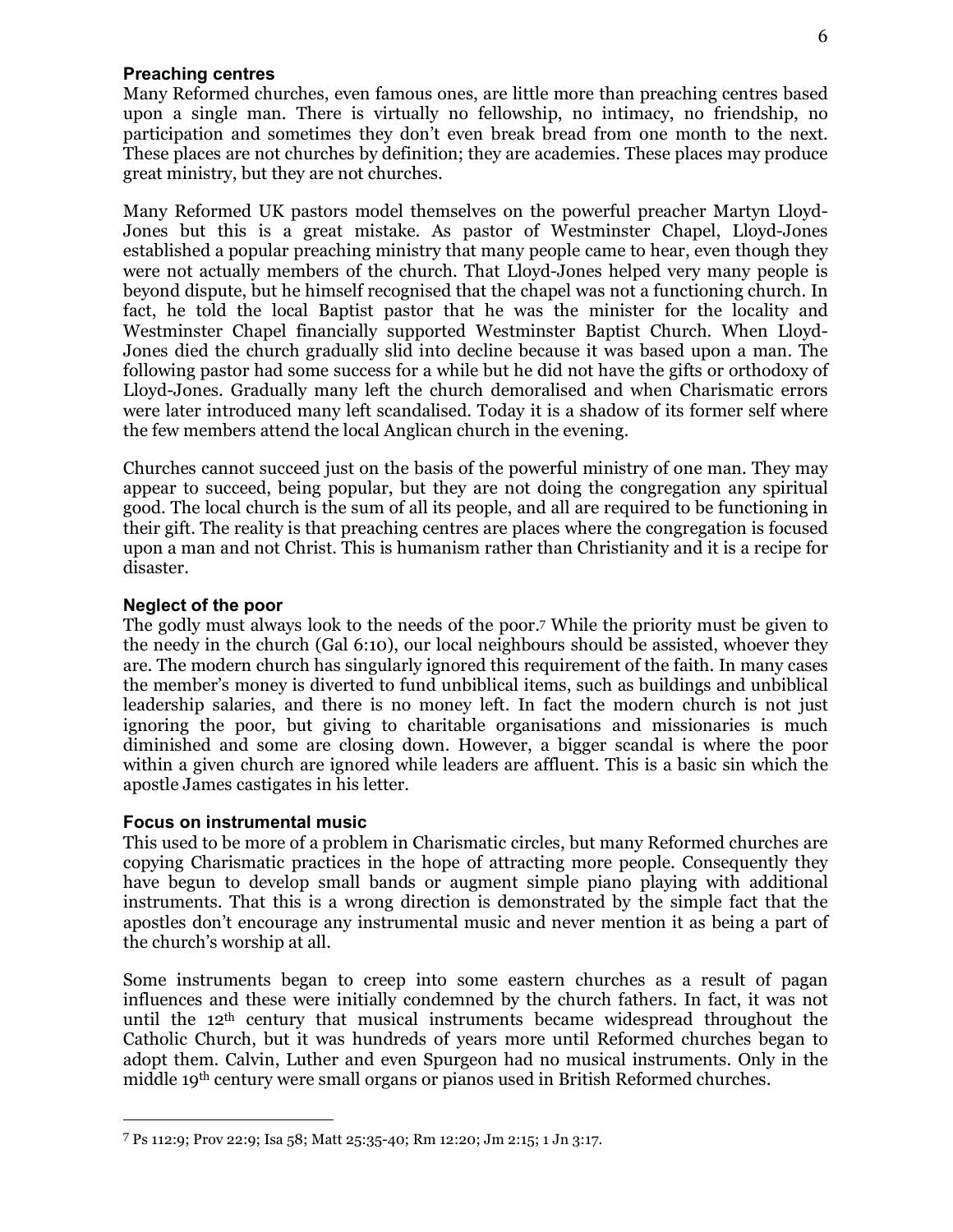The reason is that worship must be pure. The human voice is sufficient to make harmonious praise; as soon as instruments get involved, there is occasion for the flesh to drum up emotionalism and excitement. Occult religions use instrumental worship to whip up feelings, and like many other things, the church gradually copied them over time.

So using any instruments is unbiblical, but gradually adopting more and more instruments is worse. Additionally many Reformed churches are now using Charismatic songs and hymns without discrimination. The hymnbooks of Reformed and Charismatic churches are becoming more and more similar.

It is always wrong to adopt measures that are specifically designed to attract members. The church never needs to do this. Its purpose is to glorify God, worship Christ and edify the brethren; the matter of being a few or being many is irrelevant. What is ungodly is where pastors adopt unbiblical methods, and ruin the life of the church in doing so, in order to attract members. God is the focus of the church not having lots of members.

#### **Being out of step with society**

If you visit any traditional British Calvinistic FIEC or a Reformed Baptist church you will find the all men in black or brown suits and the ladies dressed as if they are going to the opera. I have even read church leaders write about the need to wear your best clothes to go to church and use the argument that if you were visiting the queen you would want to wear your best. This is following an attitude that disappeared after WWII.

Before the mid-50s people always wore suits even in manual labour; it was even common for men to wear a sports jacket indoors. That was the fashion then and many modern clothes items just did not exist in the UK. No one wears a sports jacket indoors now; indeed few even wear them outdoors. The wearing of suits, jackets, ties etc was the fashion then and it was also all there was. Denim jeans hardly existed at all until the late 50s while bomber jackets, Harrington jackets, golf shirts, sweatshirts, and so on, only began to appear in high street shops in the 60s. Trainers did not appear until the late 70s. The idea that men must wear a black suit, collared shirt, tie and black shoes reflects a situation that prevailed up to the late 50s because there was little else. It is a refection of a time that no one has the right to inflict on someone else today. To demand that men wear suits to church is to demand that people follow the fashion that you grew up with; there is no Biblical command to do this.

Now, I do not advocate slovenly dress in church gatherings, neither do I condone men in shorts and barefoot sandals or women in very short skirts and low tops. What is required is normal respectful casual clothing. We are not going to a formal reception at Buckingham Palace, we are meeting together as a family to worship God. Family members do not get dressed in suits in order to eat their dinner. The idea that suits are required reveals that such folk have no idea what church is but cling to a formal idea developed by men in the past.

The disciples did not dress up to be with Jesus, they just wore normal working men's clothing. Indeed they were probably a bit smelly when the fishermen followed Jesus and left their nets behind. When an Israelite brought a lamb to be offered at the Tabernacle altar, he did not first get dressed in fine robes and get blood all over it, he just came as he was after picking up a dusty old sheep and carrying it in his arms, getting his clothes dirty. God does not want us to put on airs and graces, that mean nothing, in order to worship; he wants us to come as we are and with reverence. Thus clothing that is irreverent is out; also clothes must respect others in the meeting and this includes ladies dressing modestly so as not to attract men's attention. But it doesn't mean dressing in clothes that are only normally worn at funerals.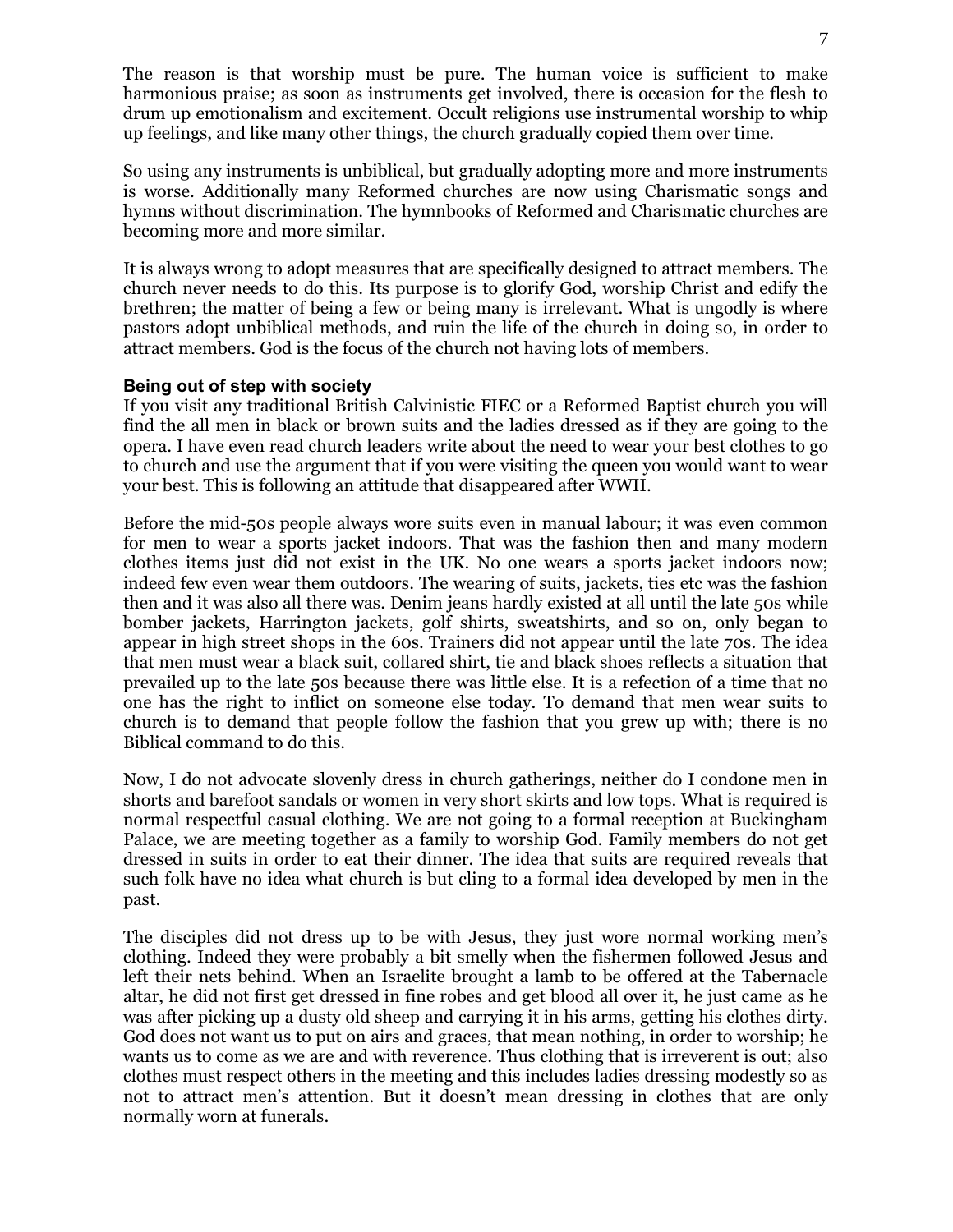Church should just reflect the prevailing respectful mores of society. So a wedding or a funeral or meeting the queen is not the model, these are exceptional events. Most people only wear their suits at such events and rarely elsewhere outside work. What is required are modest, respectful, casual clothes to suit the season. Modesty and decency are commanded (1 Tim 2:9; 1 Cor 14:40), but not certain type of clothes; that is men's legalism.

#### **Simple bad relational behaviour**

Let's be honest – there is a great deal of animosity, bitterness, antagonism, unpleasantness and hypocrisy in the Reformed church world.8 Folk may not want to admit this, but it is true. After 40 years of a wide-ranging experience in the church I believe that the Christians have been more guilty of causing harm to friends than people in the world. Every experienced Christian leader I know feels exactly the same. One ex-pastor says that all churches should carry a governmental health warning – *'churches damage your spiritual health'*. There is no doubt that Christians hurt each other more than the world does. By this I mean: a) that the world loves its own more than Christians love other believers, and b) the world generally causes a believer less problems than other believers and churches. I have never seen the world or non-Christian friends completely break a man, but I have repeatedly seen people destroyed by churches.

Some make excuses. It is true that unbelievers do not have the devil tempting and ensnaring them, but this is hardly an excuse. The fact that Christians have opposition is never given as an excuse for bad behaviour in Scripture. Indeed, this argument ignores the fact that we have Almighty God on our side supplying all the grace we need to do right. Furthermore, in church history there were times when the devil plagued the church with the most fierce and hostile persecution and temptation, but brother stood with brother and even children died in faithfulness rather than apostatise. In a day when believers have never had it so good materially, their behaviour to one another is probably the worst in history.

There is no excuse for hurting one another. It should stop immediately and be repented of.

#### **Elitism**

 $\overline{a}$ 

There is a strong sense among certain evangelical churches that they are the holy huddle and all that matters. They have little to do with other local churches, even like-minded ones, and act as if the world outside is something to be avoided at all costs. This is nothing like the early church, which moved out to the people outside the church and brought the Gospel message along with good works. They even did this when their life was at risk under ten Roman imperial persecutions.

Although the church members may not wish this to happen, such elitist behaviour ensures that outsiders feel isolated and unwelcome by such a church, and thus the churches never grow. Neither do they do have a good reputation with their local neighbours, but are viewed with suspicion. This is an appalling testimony and the opposite of what a church should be.

#### **Lack of participation**

I will develop this in my proposal later and so will simply touch upon it here; it is the worst problem facing Reformed churches. A crucial problem for them is the total lack of fellowship in a place that is supposed to be for fellowship. Fellowship is sharing – giving and taking, and is meant to involve the participation of all members. Reformed churches appear to be oblivious to this and allow one man to do everything. It is for this reason that

<sup>8</sup> Bt this I include all aspects of church life that is supposedly based upon Protestant Calvinism in its origins. This includes: Presbyterians, URC, Baptists (including Strict, Particular and Grace Baptists), FIEC, Affinity, and independent evangelical churches with no affiliations to a network.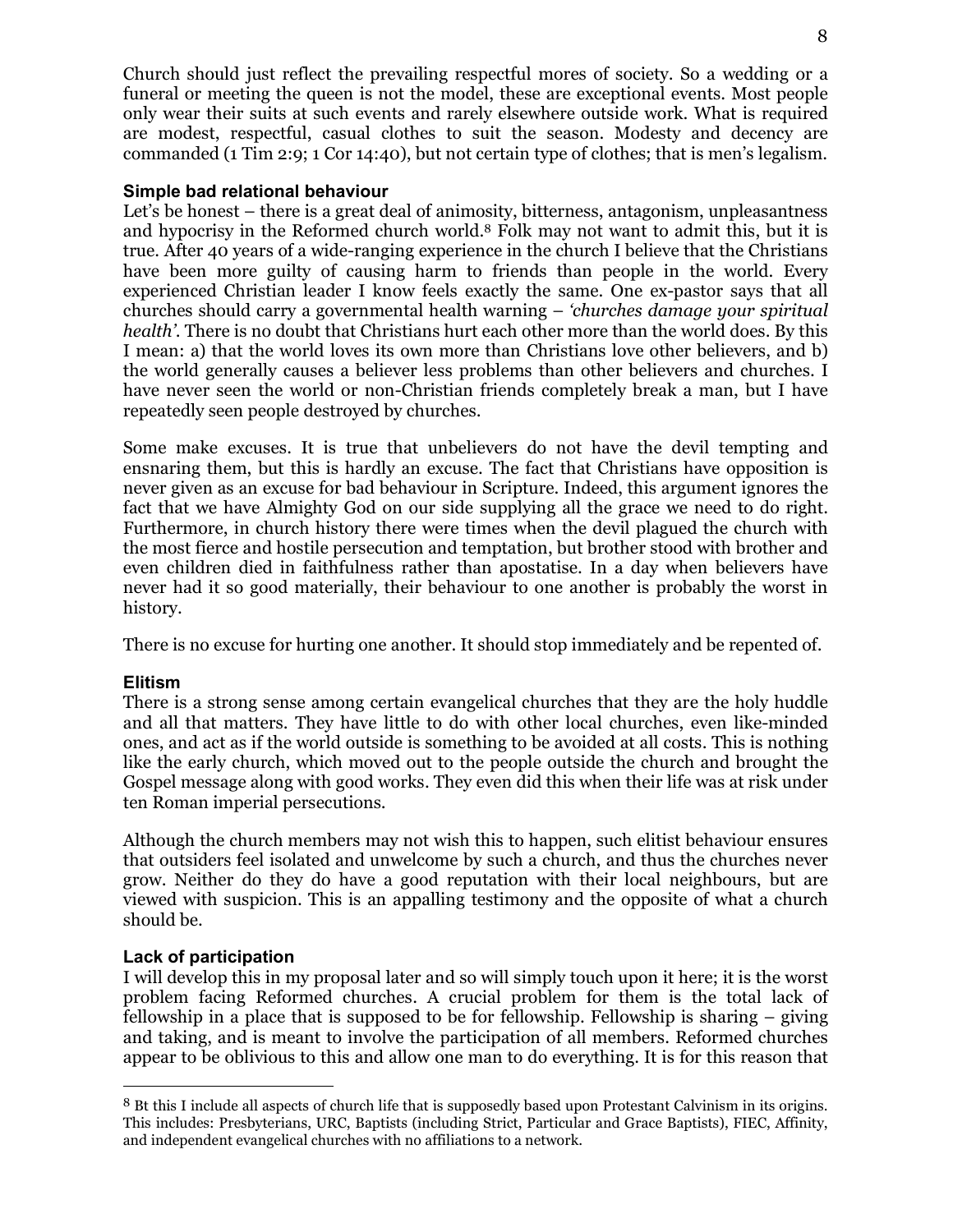there is no life in the churches. It is impossible to read the New Testament and fail to see the continual encouragement of every member ministry. Reformed churches, which claim to stand on the truth of Scripture, disobey God very severely in ignoring this.

### **Problems in church leadership**

It behoves every church leader to consider what is happening. There is something terribly wrong with the church which is disappearing at a rate unheard of in history. Even during the times of intense persecution the drop off rate was not as high as this. What is wrong with the leadership of evangelical and Reformed churches in the UK?

#### **Ungodly leadership behaviour**

The sheer volume of leadership sins is an utter disgrace. Furthermore, much of this is widely known and tolerated; this is a bigger disgrace.

This toleration arises from the undue authority and respect given to leaders, especially senior pastors. Now I am all for elders receiving the honour that is due to them for their hard work, but there is no place for treating leaders like little kings to which deference is required even when they err.

Firstly, there is no Biblical basis for this elevation anyway; there is no such thing as 'senior-pastor', 'reverend', 'Minister' (in the sense of leader), 'lead-elder' or any other such title of senior honour. There are only elders, plural, in the church, and none with more authority than another. A man who labours more in the word may be honoured more, but he has no extra authority for doing so.

The whole Reformed preoccupation with leadership figures arises from the pedagogical roots of Protestantism, where often senior figures in the church were also professors at the university. In some denominations this situation still continues. There is nothing wrong with a man teaching in the seminary and preaching in church, but there is something wrong if he is treated as having more ecclesiastical authority as a result. The mighty intellectual John Owen was most happy when sitting at the feet of the Bedford tinker John Bunyan, and recognised his humble but spiritual ministry.

What is worse is when certain leaders become fashionable and get treated like celebrities in their own right. People will travel miles to hear such preachers, driving past many equally good but unknown local preachers in doing so. Often a group will hang on the word of a certain preacher, even if it is unbiblical. Nothing the man says is ever questioned and the idea of being Berean is completely out of mind. If someone dares to question such a man he is trounced upon and despatched with rigour, even if he has pointed out scriptural irregularities in the message. This fashion is just as much evidenced in Reformed churches as it is in Charismatic ones and it shows a lack of respect for God's word, treating an individual as if he is above it.

However, much worse is the ungodly behaviour demonstrated by preachers and leaders. I have personally experienced the most shocking behaviour by Reformed church leaders. It is common for such men to slander others when they feel threatened and to publish lies in order to demonise another leader with whom they have fallen out. I have even known famous leaders state that a certain preacher had left his wife, taken drugs, become a bohemian and run off with another woman and left the country – none of this was true. When I confronted the person with the facts there was no repentance and no retraction. This is shamelessly sinful behaviour. The victim was left depressed and his wife harassed, but the perpetrator was soon headlining a famous Reformed conference. In the world there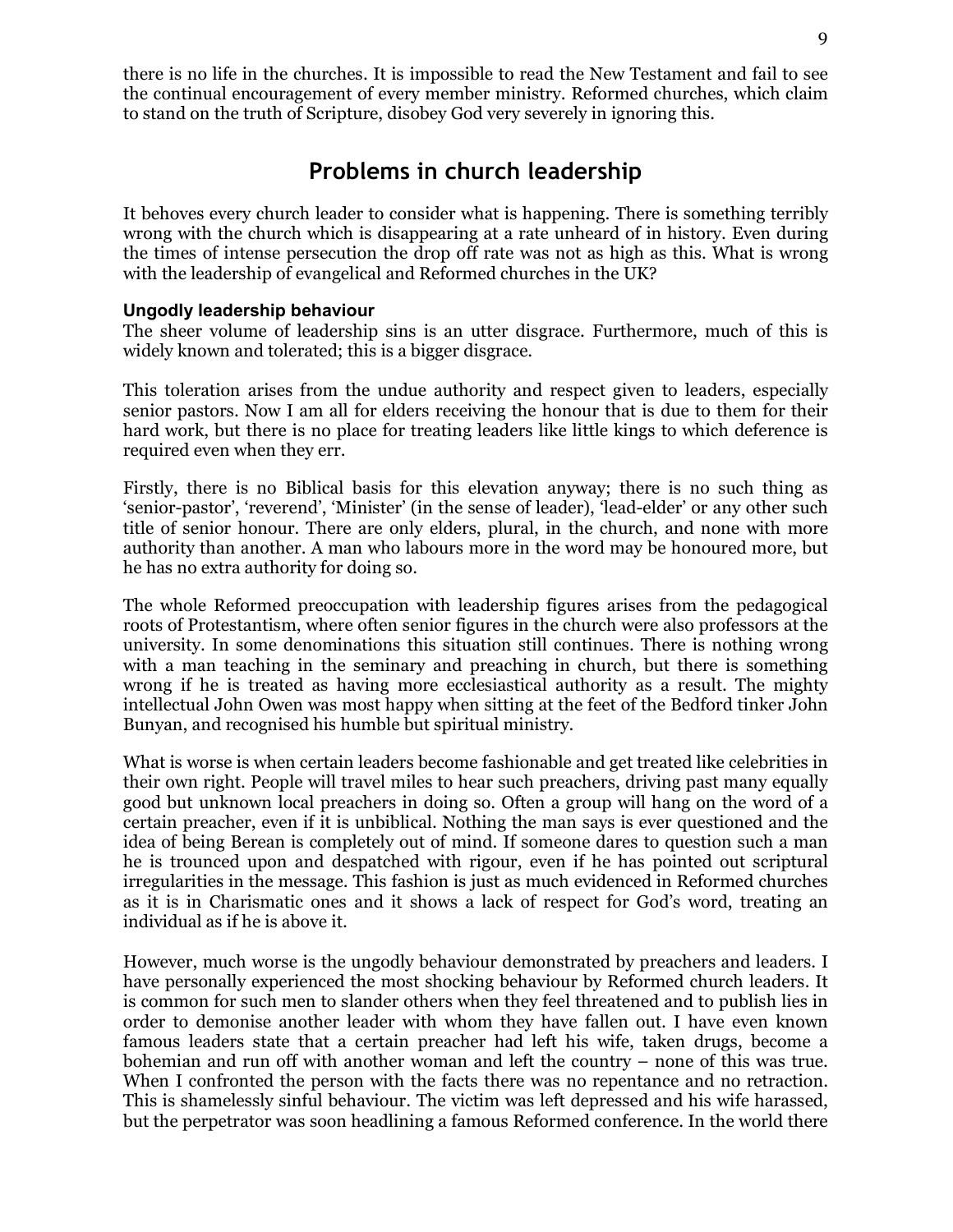would have been a lawsuit and the matter corrected with reparations, but genuine Christians do not want to take other Christians to court; so the victim suffers. In this case several other Reformed leaders added fuel to the fire by making false public statements; none of them repented. With good reason a preacher friend of mine calls the general leadership cartel of the Reformed church 'the Reformed Mafia'.

There are many other forms of godless leadership behaviour that could be mentioned here (including theft, fraud, gossip, backbiting, false witness, plagiarism, libel, lies, membership of Freemasonry) but enough negative statements have been made to make the point. There is something very wrong in the higher levels of Reformed ministry in this country.

Then there is the issue of rehabilitation. There have been leaders who publicly sinned in a gross manner, stood down for a short time and repented (often this was publicly stated to be a break for health reasons), and shortly afterwards were back in ministry as if nothing had happened. In some cases this has happened more than once.

Firstly, leaders who sin must be publicly rebuked in the presence of all (1 Tim 5:19-20). It is wrong for the sins of a leader to hushed-up and confined to a private meeting of a small cartel behind closed doors. The sins of elders are to be treated as worse that the sins of anyone else, not the other way round, that the rest may fear. Then the time of suspension must be determined by the seriousness of the offence and the measure of the person's repentance. The church must weigh this carefully and apply wisdom. If the repentance is not considered to be genuine (if it does not show the fruits of repentance), the man must not be allowed back to minister, no matter how gifted he is.

I once knew a pastor that had an affair with a church member and continued in ministry without a break at all. He claimed to repent but this was not genuine. He was not disciplined properly and not publicly rebuked; indeed most of the church did not know what was going on. The pastor was treated with too much respect and not dealt with biblically. Things drifted on for a couple of years but eventually this man committed fornication / adultery with many women in the church. There was widespread confusion and hurt, people were affected for years afterwards, and the church collapsed and vanished.

#### **Immoral, hypocritical or unethical leaders**

That this should be the case in God's church is a scandal; and yet it is far from uncommon and a key reason why people become disillusioned and leave the church. In the last 20 years there have been major scandals where a famous preacher has quit the ministry after being exposed as immoral or unethical in some way. One famous Reformed leader and book writer left the ministry and his family to live with another man. In the past it has emerged that famous preachers have been closet alcoholics or sinful in other ways. Such cases always leave a very damaged flock and many disillusioned people fall away.

#### **Refusal to receive well-meant criticism**

I once had need to criticise a man who is a famous Reformed leader, who is the chief assistant to another more famous American preacher. He was already against me since I had criticised his leader – however, this famous preacher later recanted of the error I had pointed out earlier, so my criticism was accurate. The point of issue was an article in a very famous London-based Reformed magazine, which was riddled with errors in order to push a certain erroneous teaching. I wrote directly to this man, as I know a British leader connected to him, and dealt with his errors one by one and gave supporting evidence. The reaction was horrific. He wrote a scathing set of emails that slandered me and called me all sorts of names and yet did not answer even one of my criticisms. He used the trick of ad hominem argument – attack the person but not the criticisms. This is a seriously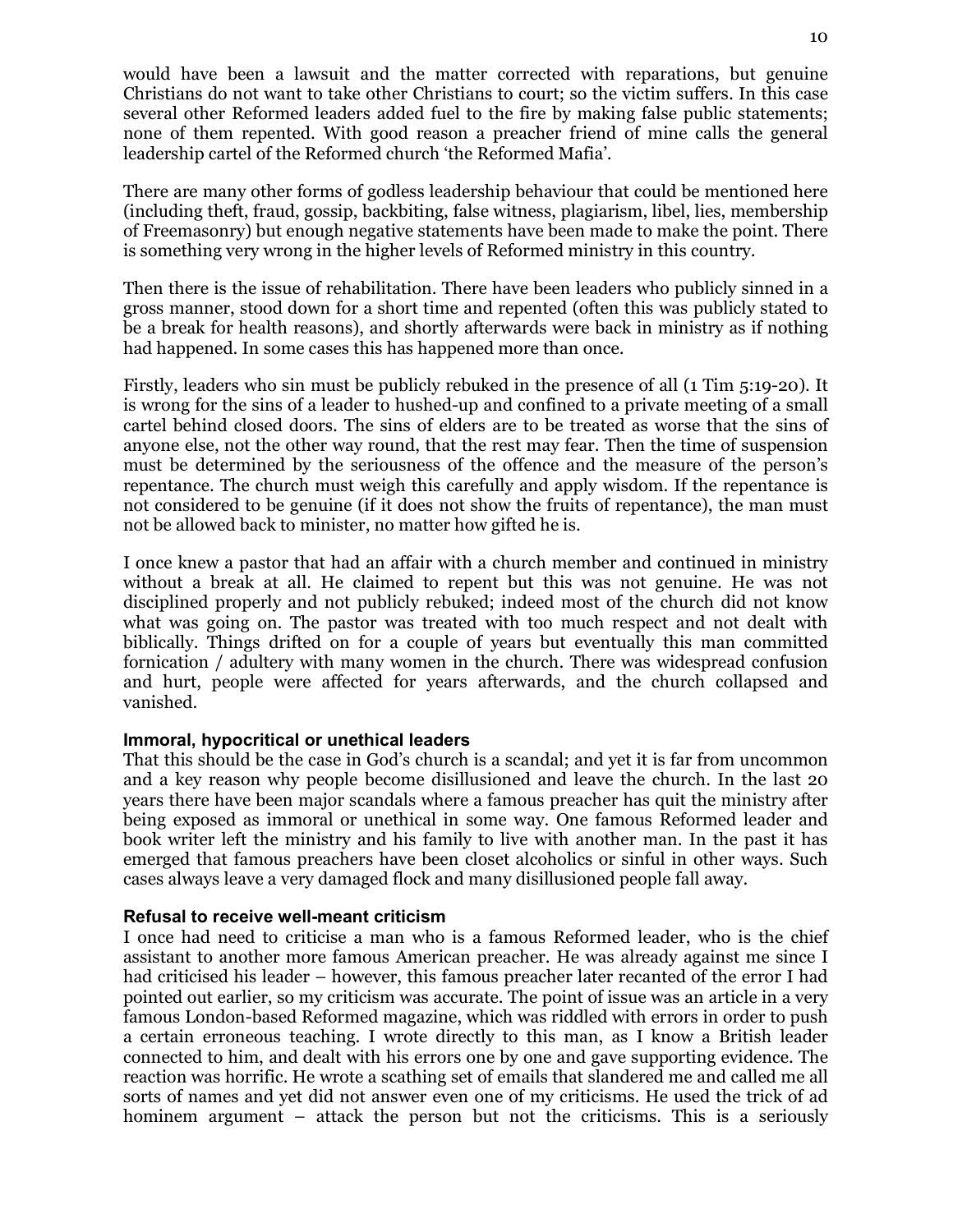unrighteous way to behave, yet this man soon afterward addressed a national Reformed conference. God will requite him according to his deeds.

Another famous historian and article writer required my criticism due to extremely erroneous statements made in a Reformed Baptist magazine that I also wrote for. These statements were of a Biblical, doctrinal and even historical nature. Some of his mistakes were facile, such as suggesting that David was a priest. This man had an enormous influence over a certain type of Reformed Baptist and would do a great deal of damage; so a rebuttal was required. The response was appalling. Again I was called names and a vitriolic host of academic sophistry and pseudo-intellectual arguments (of no relevance to the point) issued forth. But worse, this man claimed to be above criticism by ordinary people (the opposite of Acts 17:11). He said that I had no right to criticise him unless I was at least the dean of a university since he was such a highly ranked academic professor. This tells you all you need to know about his lack of righteousness. This man continues to write books and articles and be well respected in a certain Baptistic audience.

It is essential that preachers listen to criticism; it is the only way to be safe. If Paul was happy to be checked out by the noble Bereans then it is certainly OK to check out anyone else. [Yes, I welcome criticism (in fact I have been far too welcoming and suffered for it) and there are people who constantly check out my work and ask questions about it. These questions usually lead to fruitful conversations and sometimes to new papers.]

#### **Leadership Burnout**

A study in America revealed that leaders are quitting the 'ministry' in droves. Focus on the Family found that 1,800 leaders were giving up every month in 2007. This figure is astounding, but it demonstrates that there is something very seriously wrong with the way church is being organised if it causes this result. Very few people are personally qualified to be successful in modern leadership because the whole thing is unbiblical.

Modern church leaders are called to be: professional, able showmen, celebrities, psychological counsellors, adept at music, meetings chairmen, conference speakers, organisers of all sorts of things, administrators, web designers, financially competent, business managers, and overseers of media issues as well as being able to expound the Bible and protect the sheep. This is all nonsense. The reason that many leaders burn out is because they are performing many tasks which are unbiblical in the first place. There is no reason for leadership burnout when the church is small, meeting in a home and where there is a team of equal elders. This is the Biblical pattern and it works.<sup>9</sup>

A Biblical home church needs almost no organisation at all. There is no need for a formal name, advertising, letterheads, websites or any modern paraphernalia if God is trusted. If ministry is simple and informal there is much less pressure on teachers yet so much more benefit when teaching arises from discussion, questions and answers – just as Jesus modelled.

#### **Authoritarianism**

 $\ddot{\phantom{a}}$ 

It is not just Charismatic churches that suffer from this problem; far too many Reformed churches have leaders that act like petty kings. Sadly it seems that the congregations of these churches seem happy to be dominated by such men, especially if they are also celebrity preachers. However, there are always sensitive people who get damaged by the domineering attitude of these men and such folk leave the church disenchanted.

<sup>9</sup> Plural elders: Acts 20:17 (Ephesus) 21:18 (Jerusalem); Titus 1:5 (Crete). Financial support: 1 Cor 9:14; 1 Tim 5:17.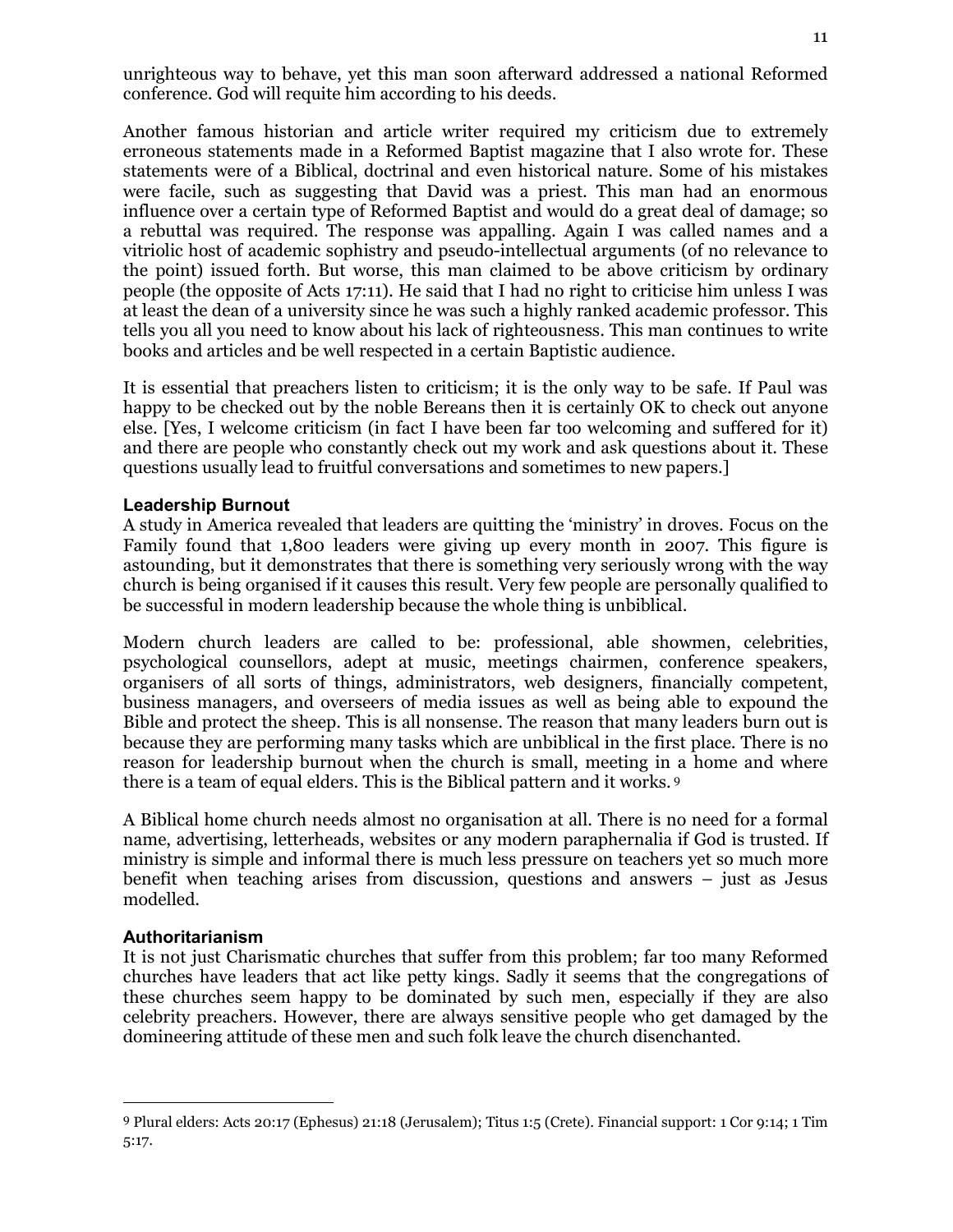There is never an excuse for authoritarianism. The Biblical precedent is for the leadership of the church by a team of equal elders. This ensures that no one person has any more authority than another. The domination of the flock by one man is a sin, pure and simple, and contrary to the Lord's teaching that leaders must be servants and Peter's exhortation not to dominate the flock. A single authoritarian leader is an example of following the sinful world's methods of leadership and ought to be repented of.

#### **Legalistic leaders**

Legalism is a common problem in UK Reformed churches. So many congregations are dry, stuffy, and effectively dead (that is, there is no apparent life in the Spirit). There is no vigour in their gatherings and rituals are stringently followed even when the numbers are few. I knew of a Reformed Baptist church in Brighton which had a congregation of four. Despite this, instead of meeting in a side room or at home and fellowshipping properly, the pastor preached from a platform, the flock sat on seats in the rows of pews distant from one another and the service was conducted formally as if the church was full. This is a charade and nothing else. It has nothing to do with vibrant Christianity.

Many pastors seek to apply Christian ethics in a legalistic fashion, often by adopting sets of rules which people must follow. As well as teaching Mosaic Law as if it were still the basis for Christian living (which it is not; the Law of Christ is – Gal 6:2; the Mosaic Law emphasises sin) there were also these additional rules, such as: Christians must not play cards, must not dance at weddings, must not drink alcohol, must not mix with unbelievers, must not go to the theatre or movies, must not watch TV, must not read fiction and so on. Now these may be good practical advice or they may not, but men cannot impose them as divine commands. Worse still, when someone disobeys them, such as by dancing at a wedding or playing cards with a child, they are looked upon as great sinners. This is disruption of Christian fellowship with the rules of men.

#### **Poverty of teaching and lack of catechising**

I will explain this more in my proposal. In general, the church suffers from an appalling lack of sound teaching, both Biblically and doctrinally, but especially doctrinally. Even expository preaching is insufficient if it does not lead to doctrinal development and practical application in the hearers. It is shocking that young converts are not catechised and properly taught the basics of the faith.

#### **Lack of home visitation**

I also develop this subject later in my proposal so I will avoid duplication here. Essentially, pastors today rarely bother with seeing church members in their homes unless it is a serious crisis. In fact, home visitation should be regular and to impart teaching and counsel all the time, not just fire-fighting.

## **Proposals for a way forward**

Here I want to be as brief as possible because I have written much about the church's problems in many papers.

#### **Pastors must teach sound theology and Biblical studies**

If you instruct the brethren in these things, you will be a good minister of Jesus Christ, nourished in the words of faith and of the good doctrine which you have carefully followed. 1  $\mathrm{Tim}$  4:6

It is just not good enough to spout a delightful message, or two, Sunday by Sunday; indeed this can actually make the situation worse. If we ignore the matter of rubbish sermons and just consider expository messages, there is the problem of not actually improving the state of believers but putting them off. When a pastor spends hours or days preparing a solid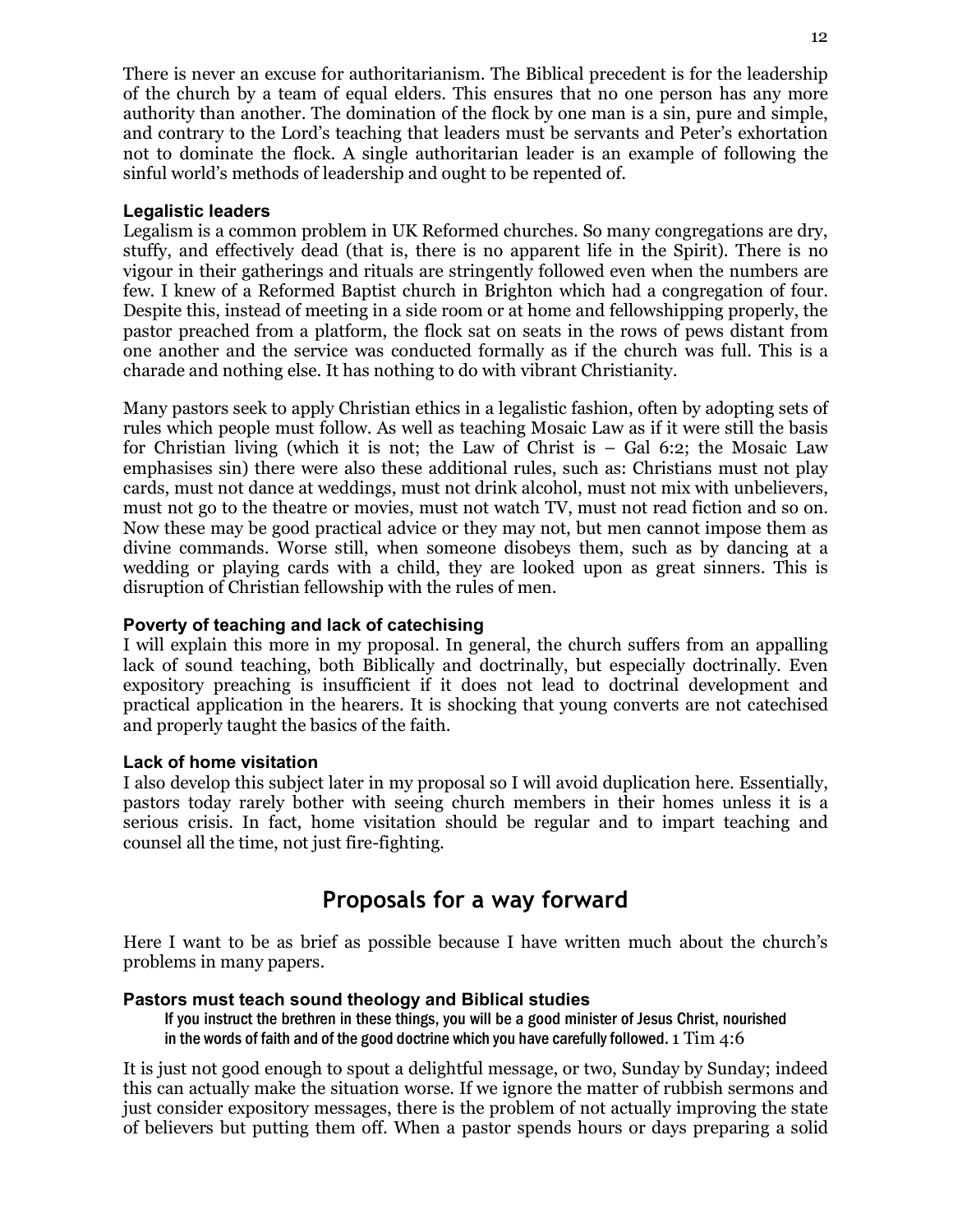message and then delivers a polished study in 30-45 minutes, this comes over as a professionally engineered bit of teaching that is way out of reach of ordinary people. The congregation is impressed by it but considers such study as out of their reach.

Teaching in church is meant to actually equip the saints and not entertain them. The sermon method (not an apostolic method for teaching the church by the way but for preaching the Gospel) just does not deliver the goods, as great preachers have admitted for centuries. People retain about 4% of a spoken sermon. Polished good sermons can be worse in that they put young men off considering a teaching ministry because it seems unattainable.

What is needed is discussion, questions and answers, ministry adapted to the needs of the audience, ministry that is taught from house to house and from person to person. When a pastor spends all his time preparing two fantastic messages each Sunday, then that pastor is failing his job and his church is little more than a preaching centre. Churches are not places to elevate men and entertain members, they are places where the elect are gathered to be equipped in order to learn how to serve themselves.

Crucial in training to equip saints is the need to teach sound theology. It is not enough to just give Bible exposition (though this is good), the people must be taught a system of doctrine that will help them deal with life. Some people sit under great expository ministry for decades and yet have no understanding about theology at all. This is a failure. When we measure good ministry by a professional sermonic performance, we are failing the church. The test of a good church is the level of doctrinal understanding of the people.

#### **The crucial need to explain the doctrine of God's sovereignty**  O LORD God of hosts, Who is mighty like You, O LORD? Ps 89:8

Many folk in the modern Reformed church no longer really believe in God's sovereignty. Their Gospel has become Amyraldian, not Calvinistic, and their attitude to events in the world is confused. Here I will simply quote from my old paper, '*The Current Deplorable Situation in the British Church'*.

Everything men do is under God's control, even their sin.10 God controls and fashions our lives in order to further the development of our character to suit an eternal purpose, and also to facilitate his plan in the earth. This means that God is an electing Saviour, that is, he chooses who will be saved and who will be left in sin.11 Furthermore, it means that God predestines all things. He is in control of all that happens and every event works to a divine strategy. Every earthquake, hurricane and tidal wave is planned and has a reason, just as much as a single hair falling from our head. Our difficulties and trials are divinely ordered as much as a tsunami or outbreak of flu that kills thousands.12 Furthermore, every nation is under God's control, along with their government, both good and evil.13 This is all basic Biblical knowledge, hardly ever seriously questioned in church history until about 1600.

Satan does not rule the earth but God does.<sup>14</sup> He both owns it and controls it for his purpose. Everything that happens is under his control and for people to give that authority to Satan is near blasphemy. If God allows Satan to overpower his people (such as Job), or threaten the disciples in a boat,<sup>15</sup> it is always so that he will be

 $\ddot{\phantom{a}}$ 

<sup>10</sup> Gen 50:20; Deut 8:3; Ps 37:23, 139:5; Prov 16:9, 19:21.

<sup>11</sup> Deut 10:15; Ps 65:4; Prov 16:4; Mt 11:27, 22:14; Rm 8:28-33, Rm 9:15-23, 11:28; Eph 1:4-5.

<sup>12</sup> Matt 10:30, 19:29; 2 Kg 17:25; 1 Sam 2:25; Ex 4:11; Isa 45:6-7; Lam 3:37-38; Amos 3:6; Eph 1:11.

<sup>13</sup> Prov 21:1; 2 Kg 15:37, 19:25; 1 Sam 4:2-3; Acts 17:26.

<sup>14</sup> Ex 9:29; 1 Sam 2:8; Ps 24:1; 1 Cor 10:26,28.

<sup>15</sup> Matt 8:24-26; note the waves were rebuked.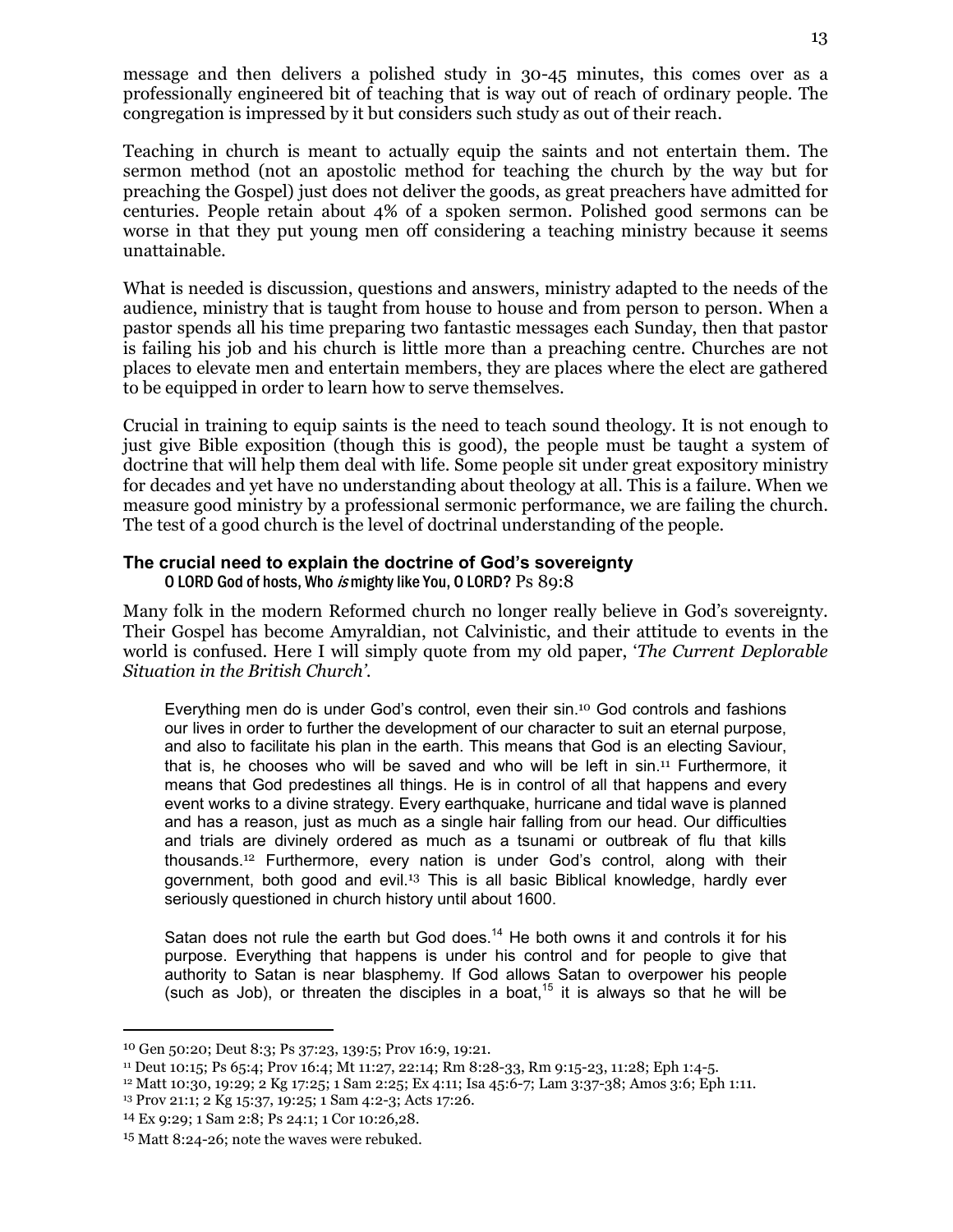glorified in some way or another. God is Lord, not only in the Gospel but in all things. It is to the modern church's great shame that she has neglected this most important of doctrines. All other doctrines will founder when this is neglected. The modern church has failed God in this testimony.

#### **Pastors must catechise and perform home visitation**

I kept back nothing that was helpful, but proclaimed it to you, and taught you publicly and from house to house. Acts 20:20

Large churches have leaders that are out of touch with the members and rarely see them intimately. The congregation becomes like the workers of a factory that has no meaningful contact with the management. But even small churches adhere to this isolation of people from pastors. Where the minister becomes just a sermon producer and the sheep become sermon fodder there is no real fellowship; yet that is what the church is all about. As well as genuine friendly relationships between the pastor and the sheep, there must be personal development in knowledge and home visitation.

The first way in which this is done is to ensure the basic equipping of young saints in Biblical doctrine. This is performed by the pastor visiting the disciple at his home and teaching him doctrine through a catechism on a weekly basis until it is finished. I cannot emphasise this enough; it is an absolutely vital ministry that almost all churches utterly neglect. But once catechising is completed, the pastor must still regularly visit all the members of the church throughout the year. He must be able to understand the current spiritual and domestic situation of his flock all the time; how else can he pray effectively for them?

This, of course, means that flocks are small enough for a pastor to do this. Large churches are anathema. A church meeting in a house is ideal for this, and it is the Biblical precedent. Such a church, with probably twenty people or less and with two elders, can easily accommodate such personal ministry. Slightly larger churches would require more elders, but no churches should outgrow the ability to fellowship meaningfully within a house.

#### **The true Gospel must be effectively preached and the people sent out to preach it**  The Lord had called us to preach the gospel. Acts 16:10

Today's presentation of the Gospel is a shambles! It appears to me that few people today even understand what the Gospel is let alone being able to communicate it properly. I have repeatedly questioned different people about what the Gospel is and have received all sorts of answers, rarely are these centred upon the Biblical fundamentals.

One significant problem is the misrepresentation of God to fit in with modern culture. God is made to look tolerant, approachable and indifferent to sin; yet these things are totally unbiblical. God is intolerant of evildoers, unapproachable by sinners and wrathful against sin. It is a fearful thing to fall into the hands of the living God without a Saviour (Heb 10:31). Despite this many churches (following the debased and defunct Seeker-Sensitive methodology) have done exactly this and their churches have been corrupted as a result.

Part of this misrepresentation of God is the modern idea that God loves everybody. This is the triumph of Arminian ideas even within the Reformed church. Ignoring clear Biblical statements otherwise, the Gospel is presented as a forlorn attempt by God to get people interested in the Gospel by saying that 'God loves you'. The corollary of this is that conversion becomes the exercise of man's free will to accept the Gospel and believe in Christ. Such preaching will never be effective but will only produce professing converts. The true Gospel is that God hates sin and will punish sinners for their lawlessness in eternal hell fire. There is no hope for sinners unless they fly to the only Saviour from sin, Jesus Christ, and cry to him for mercy, repenting of their sin and determining to follow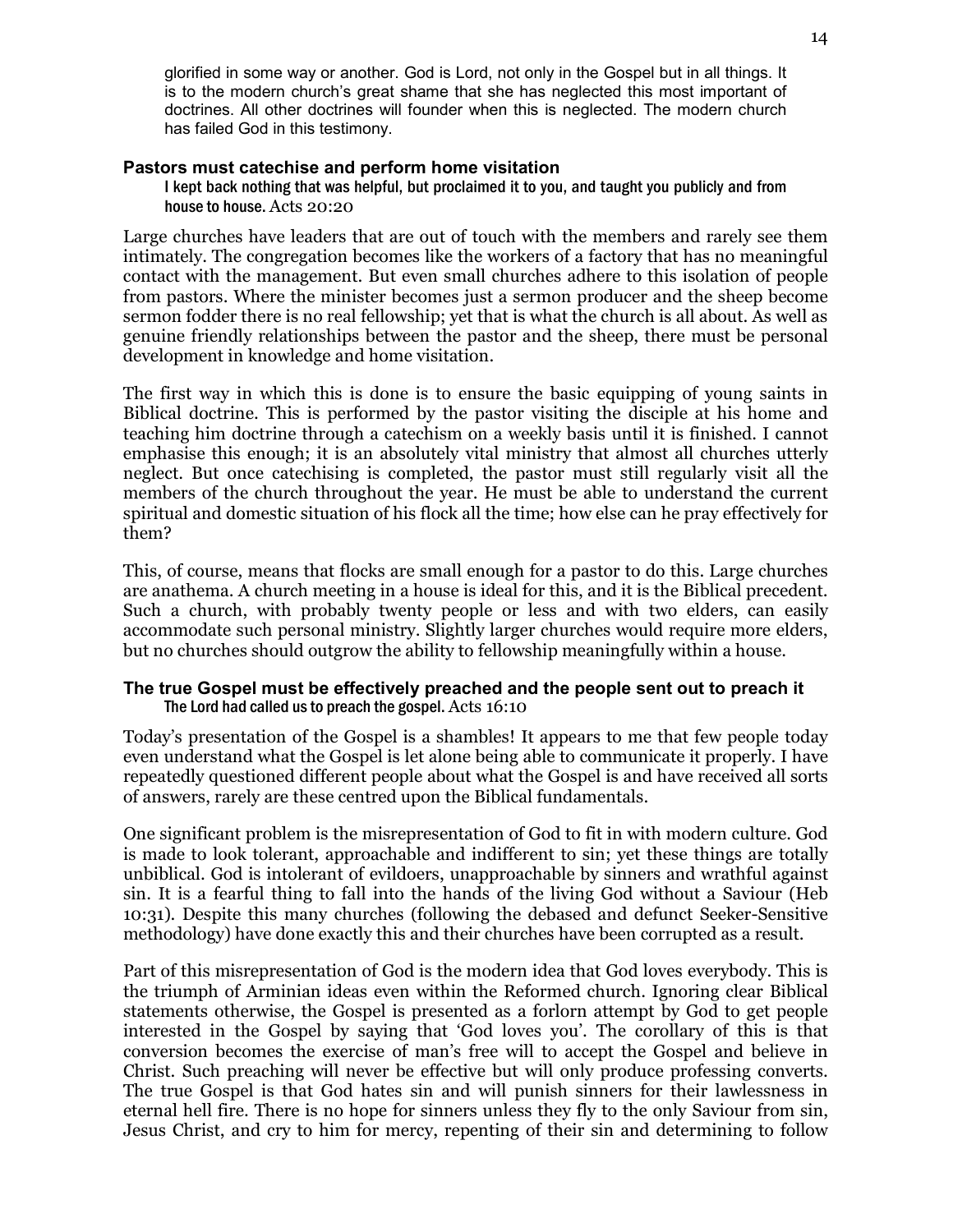him in faith and obedience. No one can repent or believe in their own strength but must first receive grace from God to even see that Christ is the only Saviour and Lord.

Many modern Reformed churches are Amyraldian, though they claim to be Reformed. This is a hopeless fudge trying to mix Arminianism with Calvinism by saying that God loves everyone and Christ died for everyone, but since man will not be saved and will not choose Christ, God chose the elect for salvation and gives them grace to believe. It is contradictory nonsense, which is why the scheme is called 'Hypothetical Universalism' by theologians. The universalism is only hypothetical and not real.

Contrary to the common procedure found in most churches, the evangelism of the church is not performed by bringing as many people into the church to hear the Gospel, but by the church members going out with the Gospel and preaching it one-to-one. The attraction of sinners into churches, by all manner of methods, has been demonstrably useless since the churches have been dwindling for decades. It is useless because it is unbiblical. It is people who preach the Gospel to their friends and relatives, not just pastors to an unwilling, shut in audience.

This is why church members must be properly equipped with knowledge. They are the main ministers of the Gospel to the world. A congregation of twenty can do far more effective Gospel preaching than the minister alone, as long as the people are properly trained.

#### **Pastors must establish the correct church structure**

Set in order the things that are lacking, and appoint elders in every city as I commanded you. Titus 1:5

So many Reformed churches are bound to unbiblical structures, not just in that they don't meet in a house, but their leadership structure is also unbiblical. We have mentioned the problems of the senior pastor or minister, these need not be restated. But many Reformed churches, especially independent ones, have all sorts of oddities. There are churches ruled by deacons, despite the fact that in the Bible a deacon had no spiritual authority of any kind. Deacons were servants to help the leaders deal with money and secure the interests of the poor. They were not leaders.

Then there are churches ruled by a domineering elder who does not preach; in many cases these churches have no minister and get different people to preach every week. Scores if not hundreds of churches do this. One wonders why it is that it is so easy to get preachers each week but not a minister. Could it be that in reality the dominating elder doesn't really want one?

Then there is the problem of a church where there is a minister and there are elders, but the minister will not delegate and the elders are useless, just holders of a titular office. The problem here is the insecurity of the minister. Such as situation will not bear fruit, and yet this is also commonplace. A similar problem is where elders do actually preach occasionally but the pastor dominates the church strategy and leads it in directions that are against the good, and even the will, of the church.

#### **Pastors must liberate the frozen chosen**

There are diversities of gifts, but the same Spirit. There are differences of ministries, but the same Lord. And there are diversities of activities, but it is the same God who works all in all. But the manifestation of the Spirit is given to each one for the profit of all. 1 Cor 12:4-7

Whenever you come together, each of you has a psalm, has a teaching, has a tongue, has a revelation, has an interpretation. Let all things be done for edification. 1 Cor 14:26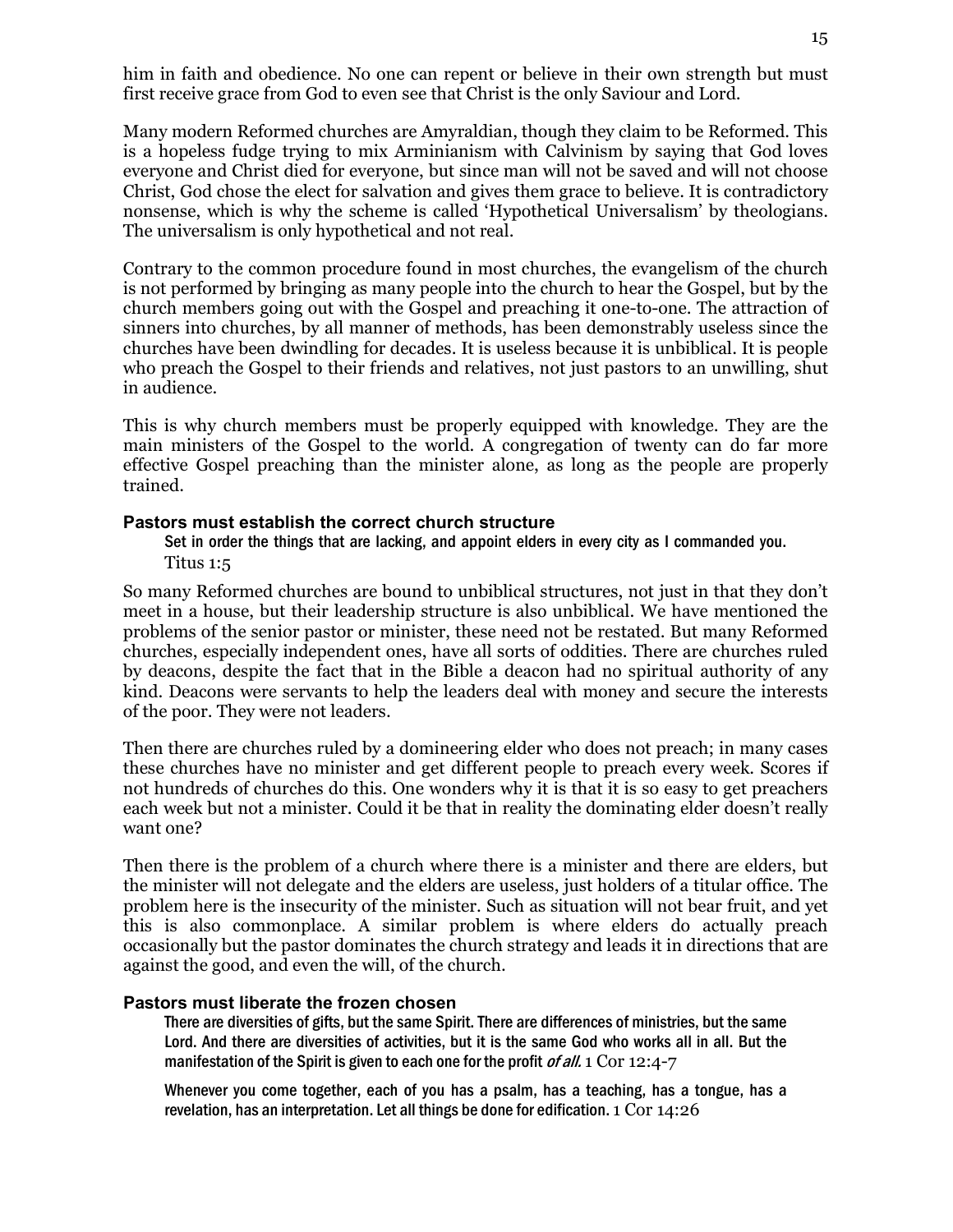There is no doubt but that the mutual edification of all believers is a clear apostolic truth; and yet most churches behave as if this were never written down in Scripture. God expects that the members of the church should all participate in the church meeting as their gifts apply and God's Spirit directs. Ministry is mutual and open.

The situation where a congregation does nothing at all throughout every meeting is horrifying and ungodly. In many churches the pastor does everything, from preaching to the final prayer; he even reads the notices. This is a scandal.

Although we condemn the Charismatic usurpation of the spiritual gifts, there are genuine spiritual gifts which all the church are meant to share with each other. God's word is absolutely clear on this. Gifts that are claimed by Charismatics as supernatural are usually much more mundane; the word of knowledge is teaching instruction; the word of wisdom is good counsel; prophecy is knowledge on fire that encourages and exhorts rather than didactic teaching; and so on. What is obsolete are the gift of tongues and interpretation of tongues. These finished in the first century and have disappeared as unnecessary today, being the speaking of languages by people untrained in them. They were a sign of the divine authenticity of the early church and are no longer required.

For some reason modern Reformed people are scared of any kind of gift-sharing; yet these are vital. Calvin himself even saw a place for prophecy, as did Luther. If ever there was a time that the power of God needed to be manifested through churches committed to the truth of God's word it is now. The members of the whole body are gifted by the Spirit for ministry of one sort or another, and these gifts must be released for the church to properly function. One reason for the slow death of Reformed churches is that these gifts are squashed.

Whatever our feelings about supernatural gifts, the church meeting is to be a place of mutual edification through use of spiritual gifts in fellowship.16 That this is clearly and repeatedly confirmed in the NT is without question, so how can one man be allowed to dominate a meeting and do everything while members sit staring at the back of other's heads and never participating at all? The truth sets us free, but many Reformed churches that hold to the truth just put their members in bondage, never letting them speak. Even open times of prayer are rare in a Sunday service.

Leaders must serve and be totally geared up to discover, nurture and release new leadership. They are there to make the flock grow into their own ministries. They are not there to govern like a manager of a commercial company or a king of a nation.17 In this they are to act like fathers not managers.18 This is because the local church is a family not an organisation.19 This is why leaders are home-grown and are never imported; neither are they academically trained but are taught by the Holy Spirit in their own circumstances or are discipled by older men on an apprenticeship basis.<sup>20</sup>

 $\ddot{\phantom{a}}$ 

<sup>16</sup> Here I refer to the more 'ordinary' spiritual gifts like: sharing an edifying word, powerful praying and intercession, encouragements, mercy gifts, helps, comfort etc.

<sup>17</sup> Matt 20:25-28; Eph 4:12.

<sup>18</sup> 1 Thess 2:7, 11; 1 Cor 4:14-16; Phil 2:22.

<sup>19</sup> Eph 2:19.

<sup>20</sup> Jn 16:13. Even Paul, the only apostle certainly trained academically in religion, counted it as rubbish (Phil 3:7-8).